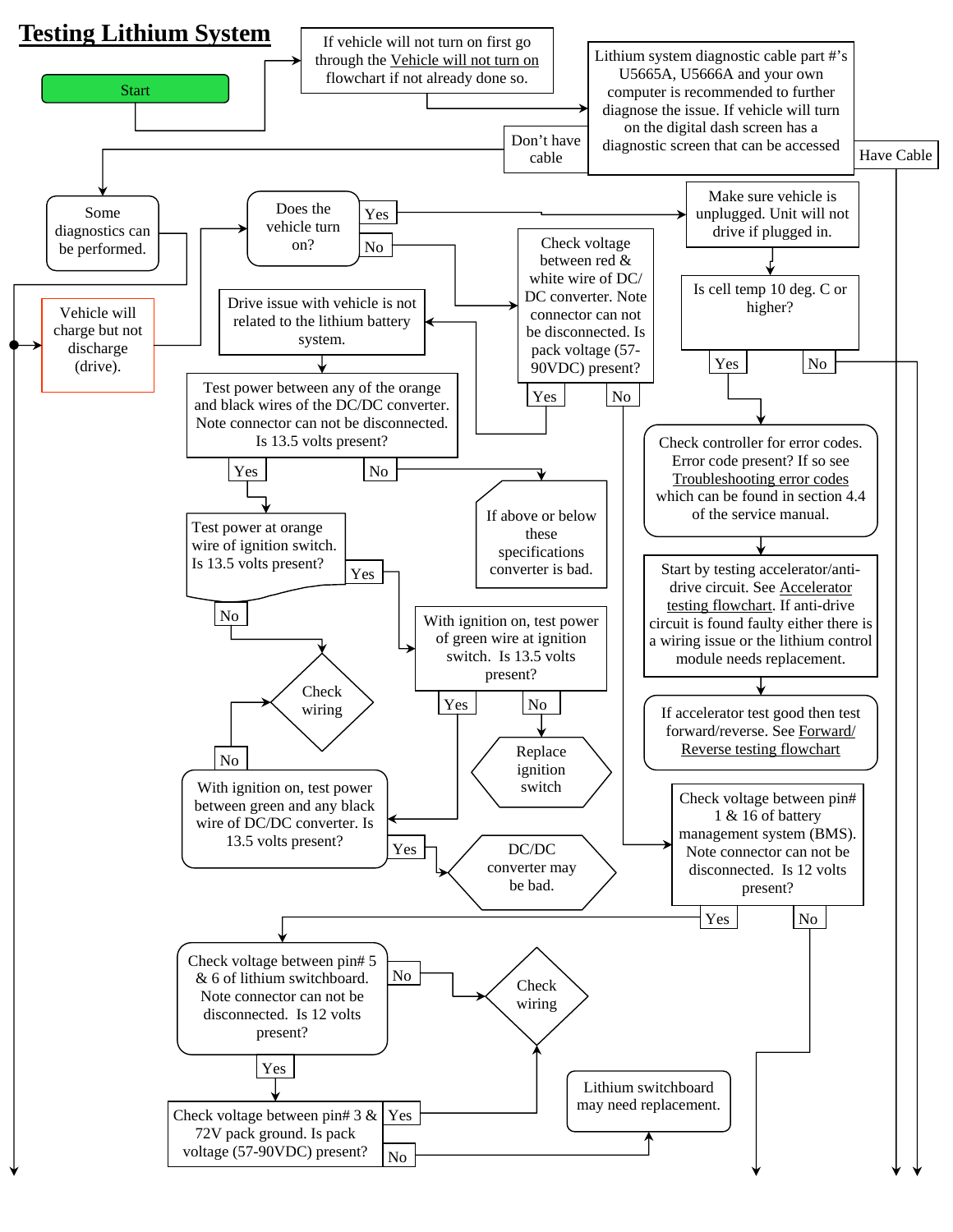

**Note that if any cell connections need to be disconnected/tightened/ repaired or modified in anyway the main battery disconnect must be turned off and the lower front 36 pin connector or the BMS must be disconnected! If not done the BMS has a extremely high chance of developing an internal issue.** 

BMS has shut down the vehicle. It works best to have the diagnostic cable at this point. The most you could do with out it is test the voltage of the battery pack and each of the individual lithium cells.

Pack voltage readings unloaded Note cell voltage overrides pack voltage. Above 89 (BMS shuts down charging) 81-89(Charging or just off charge). 72-81 (Normal) 67-72 (Below 20% SOC) 67 (0% SOC) Below 67 (BMS shuts down discharging)

Cell voltage readings unloaded Above 3.8 (BMS shuts down charging) 3.4-3.8(Charging or just off charge). 3.0-3.4 (Normal) 2.8-3.0 (Below 20% SOC) 2.8 (0% SOC) Below 2.8 (BMS shuts down discharging) Under .5 (BMS thinks its disconnected from the cell. Both discharge and charge will be shut down. In this case and any cell this low needs to be charged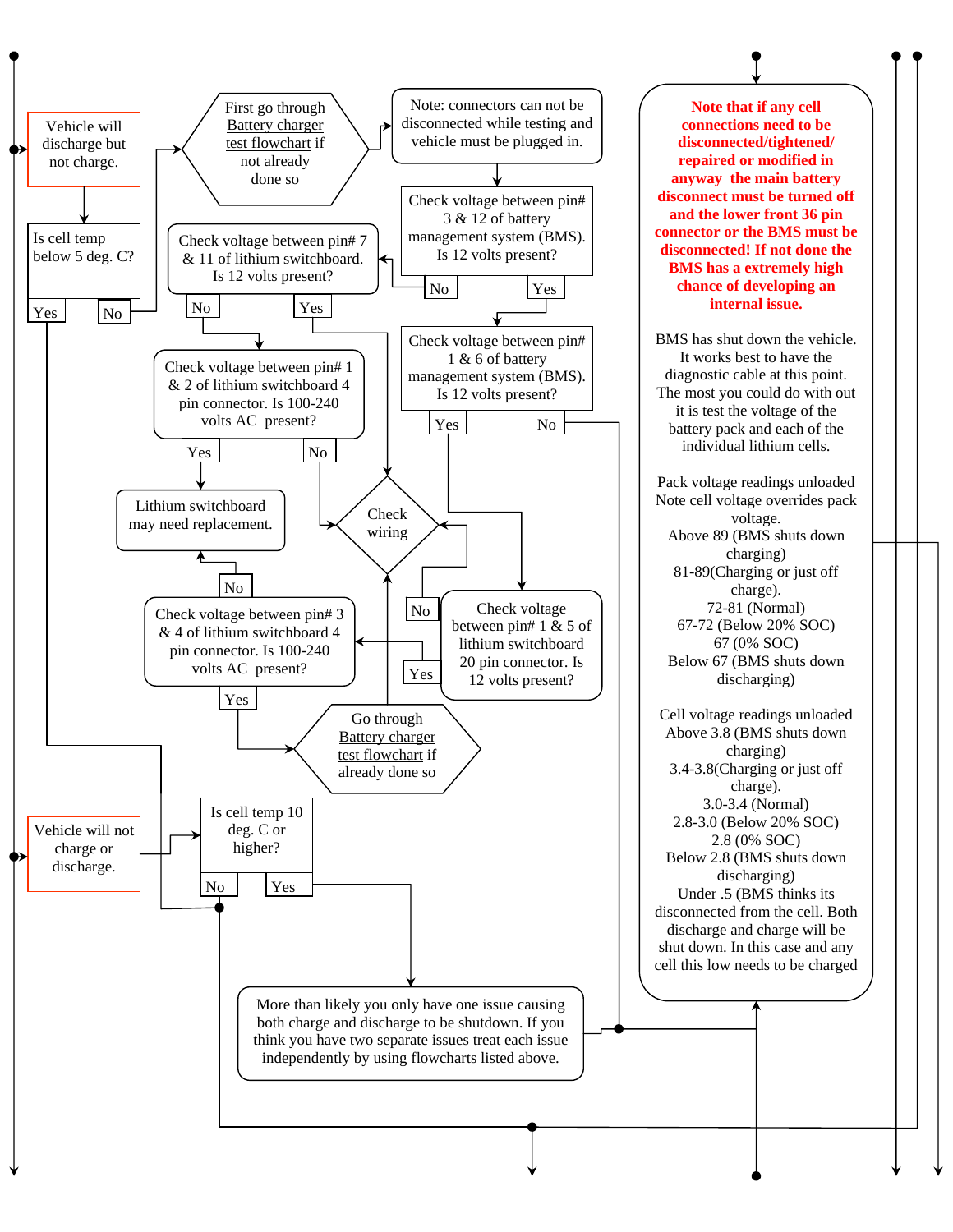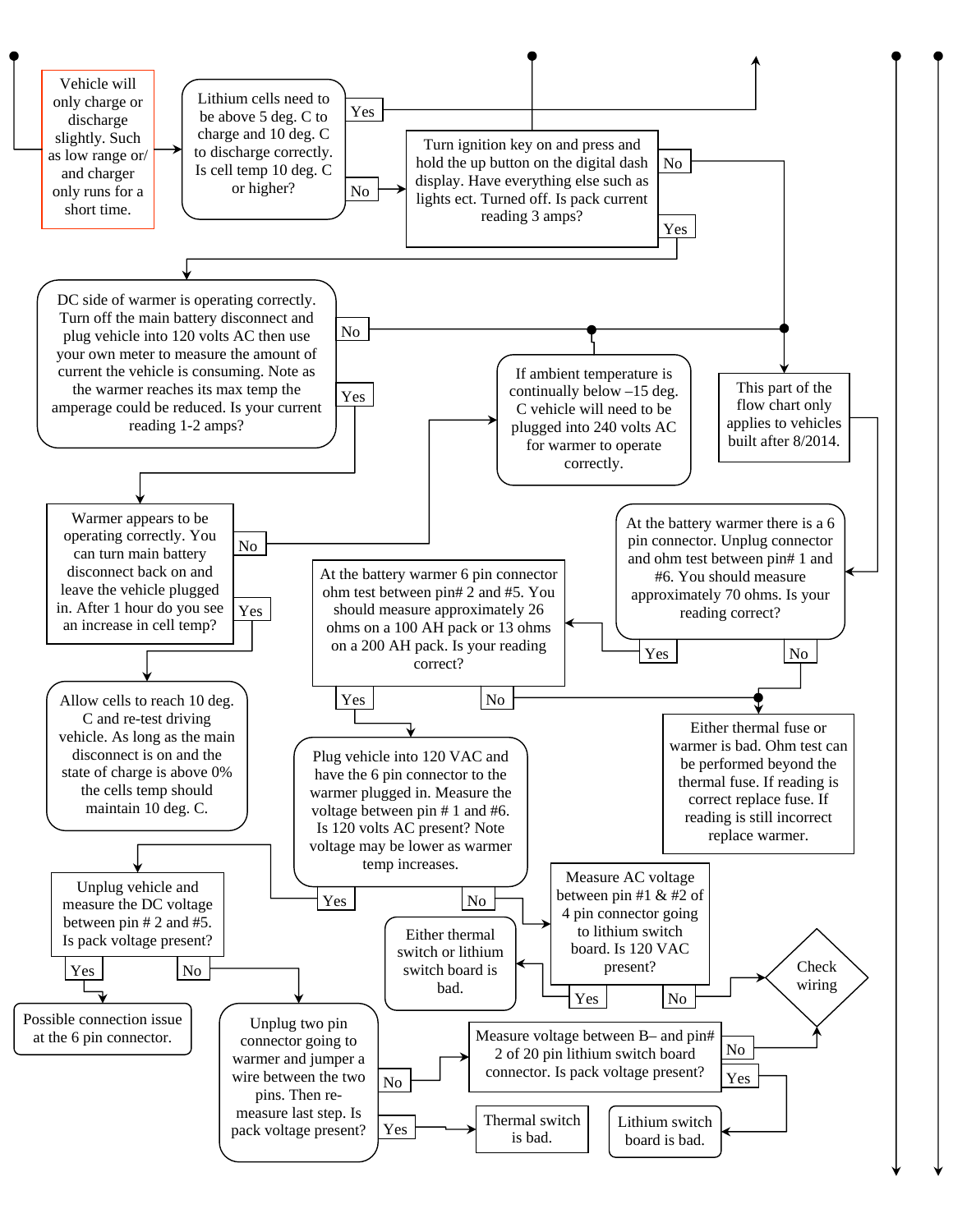